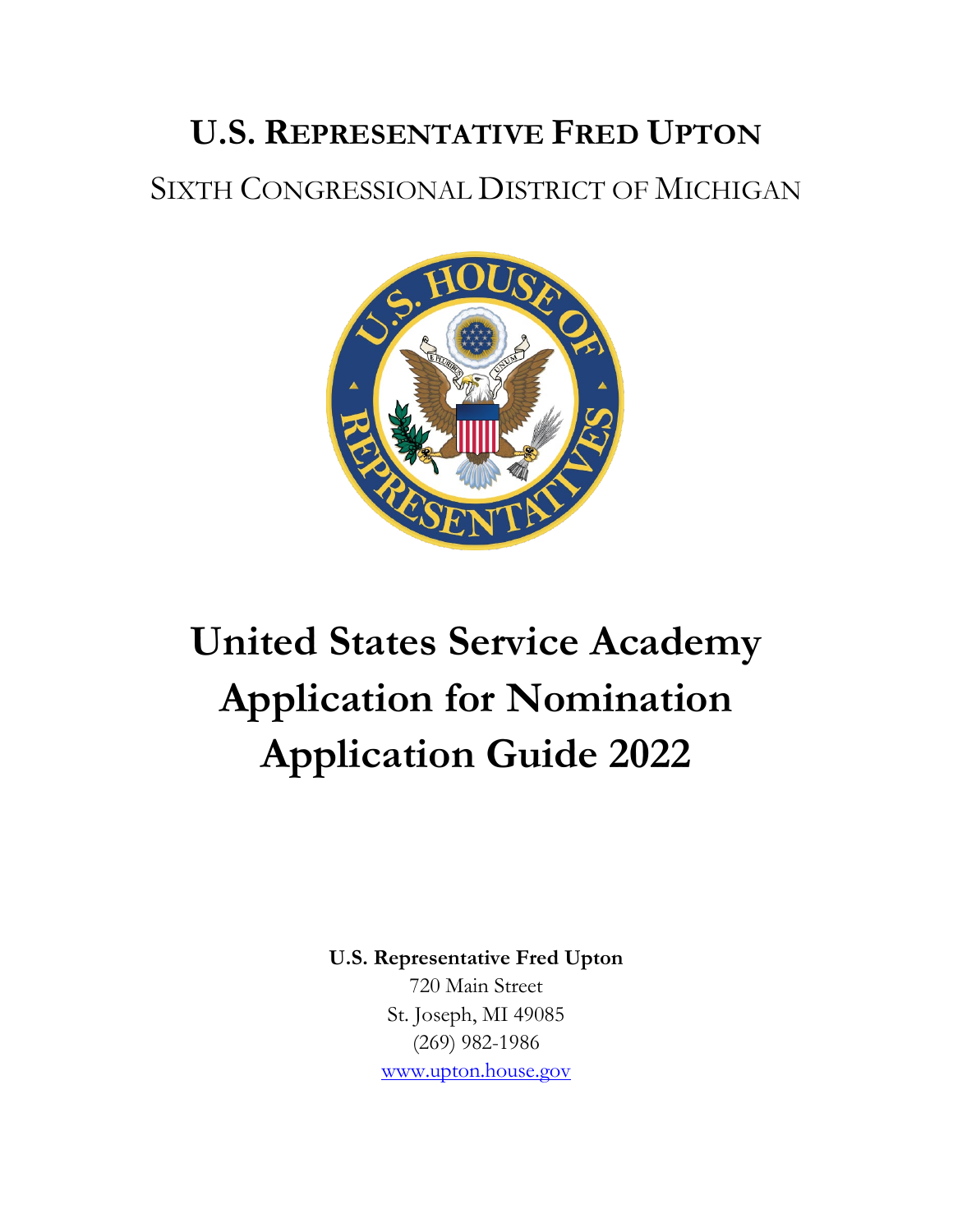## *Application Guide Table of Contents*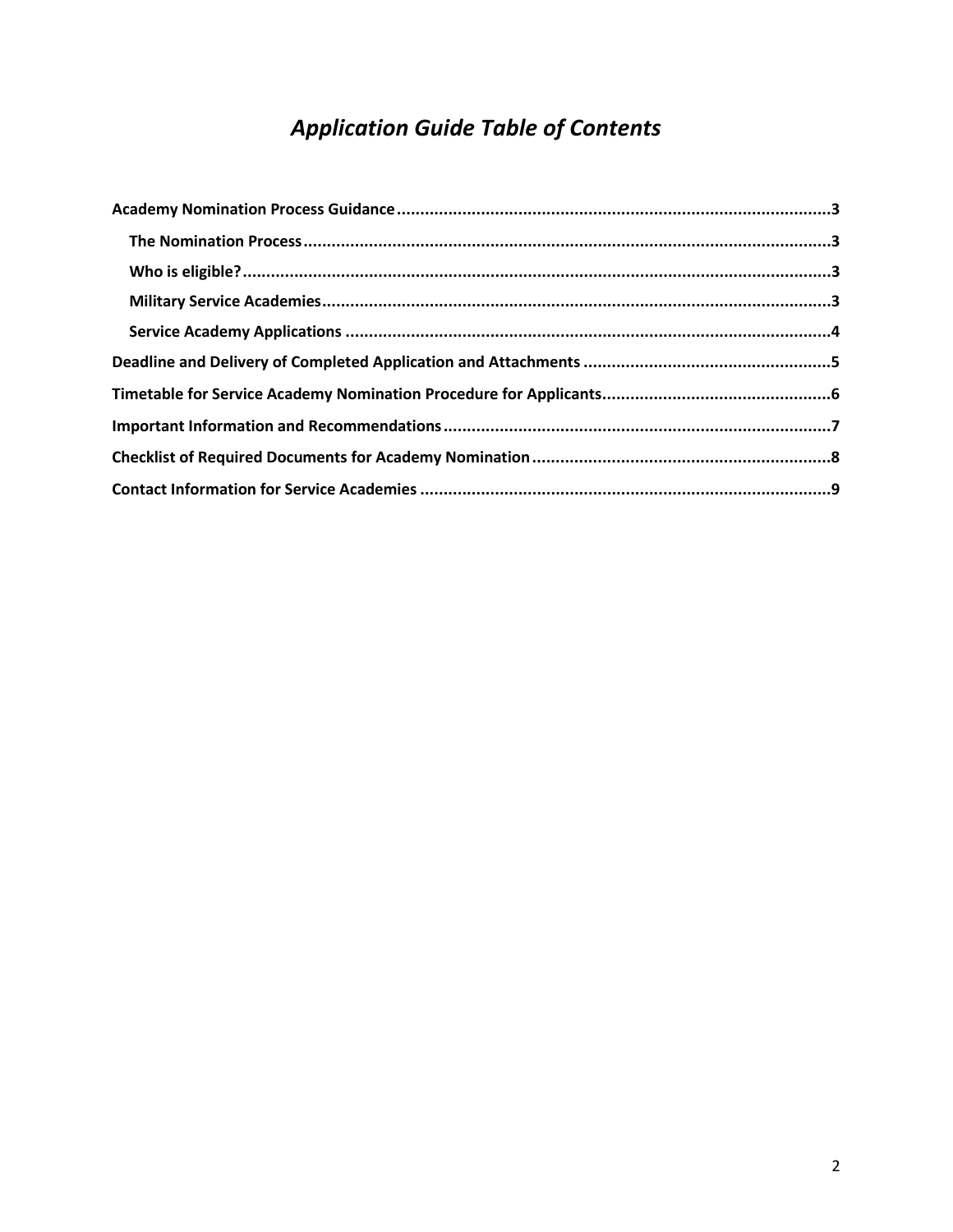Thank you for your interest in applying for a U.S. service academy nomination. The purpose of this application guide is to provide additional information about the academy nomination process, and to provide instructions and recommendations for your application to my office. *Please read all information carefully.*

## *Academy Nomination Process Guidance*

## <span id="page-2-1"></span><span id="page-2-0"></span>*The Nomination Process*

To be considered for an appointment to a U.S. service academy, an applicant must meet the eligibility requirements established by law and be nominated by an authorized person – including a Member of Congress. I may nominate applicants who are legally domiciled within the boundaries of Michigan's Sixth Congressional District.

## <span id="page-2-2"></span>*Who is eligible?*

An applicant for a nomination must meet the following eligibility requirements as of July 1st of the year of admission to a service academy: 1) he or she must be at least 17 years old and not have passed their 23rd birthday; 2) must be a citizen of the United States; 3) must be unmarried and not pregnant; and 4) have no legal obligation to support children or other dependents.

In order to be considered for a service academy nomination through my office, you must complete an "Application for Nomination," provide all requested documents and follow all outlined guidelines in the "Application for Nomination Instructions and Guidance." Those documents may be obtained at [www.upton.house.gov](http://www.upton.house.gov/) or by contacting my constituent service office in St. Joseph at (269) 982-1986.

## <span id="page-2-3"></span>*Military Service Academies*

There are five military service academies: the [United States Air Force Academy](https://www.usafa.af.mil/) (USAFA), the [United States Naval Academy](https://www.usna.edu/homepage.php) (USNA), [West Point,](https://www.westpoint.edu/) the [United States Merchant Marine Academy](https://www.usmma.edu/) (USMMA), and the [United States Coast Guard Academy](https://www.uscga.edu/) (USCGA). Nominations are required for all but the U.S. Coast Guard Academy, to which appointments are made on the basis of an annual nationwide competition.

In seeking a nomination to the USAFA, USNA, and USMA, there are various nomination authorities. Each eligible young person may apply to both United States Senators from the applicant's state, his or her United States Representative, and the Vice President of the United States (if very highly qualified). The other nomination categories are military-affiliated.

With respect to the congressional category, each Representative and each Senator is allowed to have five persons at each academy charged to his or her quota at any one time. There are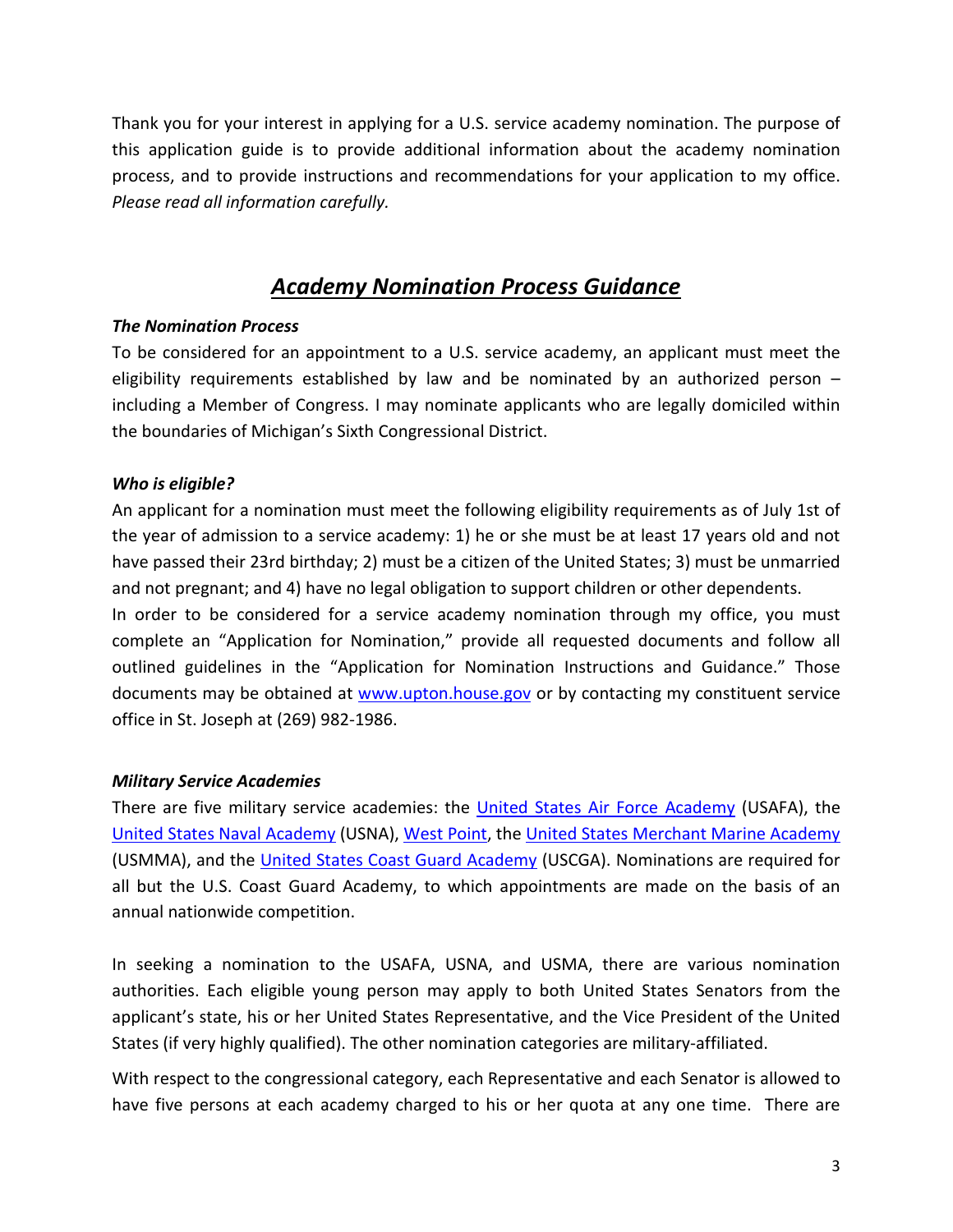three methods of nominating applicants to the service academies and I use the competitive method. For each vacancy, ten nominations may be made on a strictly competitive basis. The competitive method provides that the nominees compete among themselves for final appointment determined by the admissions authorities. They take into consideration a nominee's academic record, extracurricular and athletic activities, physical aptitude, ACT and/or SAT scores, leadership ability and medical qualifications. Such facets of an applicant's record are also considered during the nomination selection process. No person will be offered admission if he or she does not meet the physical standards of the academy unless awarded a medical waiver.

As competition for nomination and appointment is very difficult, it is wise for all interested persons to apply through all sources for which they are eligible and for all academies in which they have a real interest. An individual may be nominated by more than one nominating authority and/or to more than one academy.

With regard to the U.S. Merchant Marine Academy, the locality boundary for nomination by a Representative is the State in which the District lies rather than just the District itself. Each Representative and each Senator may nominate ten candidates each year to compete for admission.

#### <span id="page-3-0"></span>*Service Academy Applications*

**Requesting a nomination to a Service Academy from a Member of Congress is only one step towards being accepted to a United States Military Academy.** 

**The second step is for each applicant to contact their academies of preference and submit applications directly to those academies. The academy application process runs simultaneously with the application process for nomination by U.S. Representative Fred Upton.** 

The service academies in this guide require a preliminary application and confirmation of eligibility for admission to the academy. Each candidate MUST contact each academy directly to obtain and comply with all application instructions set forth by each academy. Please follow all of the instructions provided by the service academies and learn as much as possible about the process by reading all printed materials and exploring the academy websites listed on the previous page.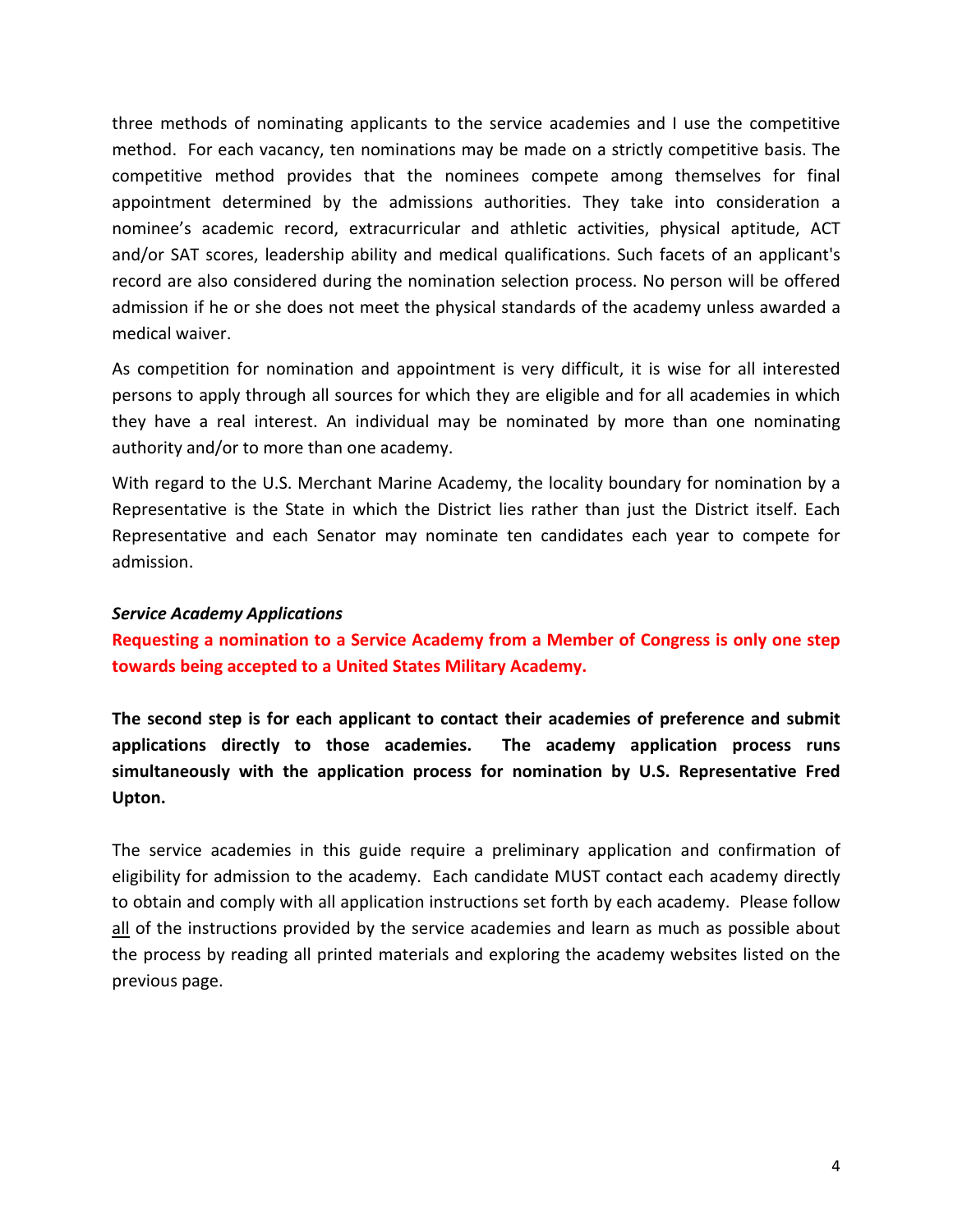## <span id="page-4-0"></span>*Deadline and Delivery of Completed Application and Attachments*

**Completed applications and all required materials must be delivered to U.S. Representative Fred Upton's St. Joseph / Benton Harbor District Office no later than November 1st, 2022 at 5:00 PM EST. Candidates are strongly encouraged to submit their documents before the final day.** 

Applications and all required materials may be submitted by:

**Mail:** 

U.S. Representative Fred Upton ATTN: Corey Hansen 720 Main Street St. Joseph, MI 49085

## **Delivered in person:**

U.S. Representative Fred Upton St. Joseph / Benton Harbor District Office 720 Main Street St. Joseph, MI 49085

Normal office hours: Monday – Friday, 9:00 AM – 5:00 PM *Please call in advance, our office is occasionally closed temporarily if staff members are attending community events outside of the office. All deadlines will still apply.*

**Email:** 

Applications and required material may be emailed to: [Corey.Hansen@mail.house.gov.](mailto:Corey.Hansen@mail.house.gov)

All applicants will receive an email acknowledging receipt of your application. If you do not receive an email acknowledging receipt, please call (269) 982-1986. If you do not receive an acknowledgement, we may not have received your application. Applications must be received by November 1<sup>st</sup>, 2022 at 5:00 PM EST. No exceptions will be granted.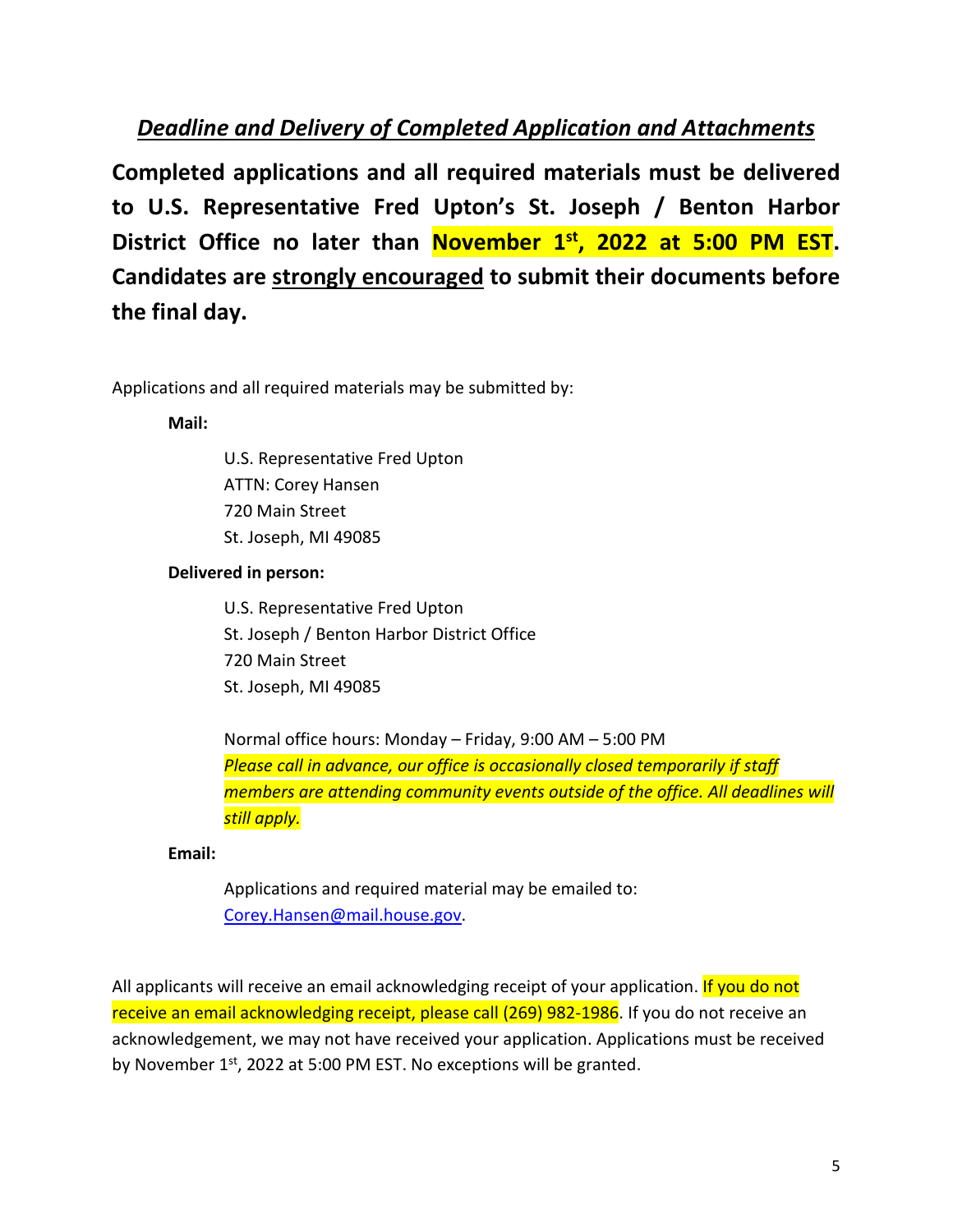## <span id="page-5-0"></span>*Timetable for Service Academy Nomination Procedure for Applicants*

#### **Early Spring through mid-October**

Receive Application for Nomination Form and Guide. Complete application and collect all required materials outlined in the Application for Nomination Guide. Ensure all items are sent to and received by Rep. Fred Upton's St. Joseph / Benton Harbor District Office. Do not hesitate to call if you have any questions or concerns, (269) 982-1986.

#### **November 1st, 2022 at 5:00 EST**

Deadline for applications and all required materials to be received by Rep. Fred Upton's St. Joseph / Benton Harbor District Office. **No exceptions will be granted**. It is recommended to submit your application early to ensure that any potential problems can be corrected.

#### **November**

All applications and provided materials will be reviewed. Once reviewed, each qualified applicant will be mailed an interview date, time, and location. If you have not received notice by November 25<sup>th</sup>, please contact the St. Joseph / Benton Harbor District Office, (269) 982-1986.

### **SATURDAY, DECEMBER 3rd, 2022 – SAVE THE DATE!**

**All applicants are REQUIRED to participate in a thirty-minute personal interview conducted by an Academy Advisory Board. All qualified applicants MUST be available on December 3rd for their interview. Note: the first Saturday in December is frequently a date available for ACT and SAT testing. Please ensure to arrange your test for another date.** 

#### **Late December / Early January**

All applications, supporting documents, and Academy Advisory Board interview results will be scored, and final selection of those receiving a nomination from Rep. Fred Upton will be determined. All applicants will be mailed a letter indicating whether they have or have not been selected to receive a nomination.

The names of those receiving a nomination from Rep. Fred Upton will be forwarded to the appropriate Service Academies. Each Service Academy makes the final determination of the most qualified candidates that they invite to attend. We do not control the timeline for each academy's decision process.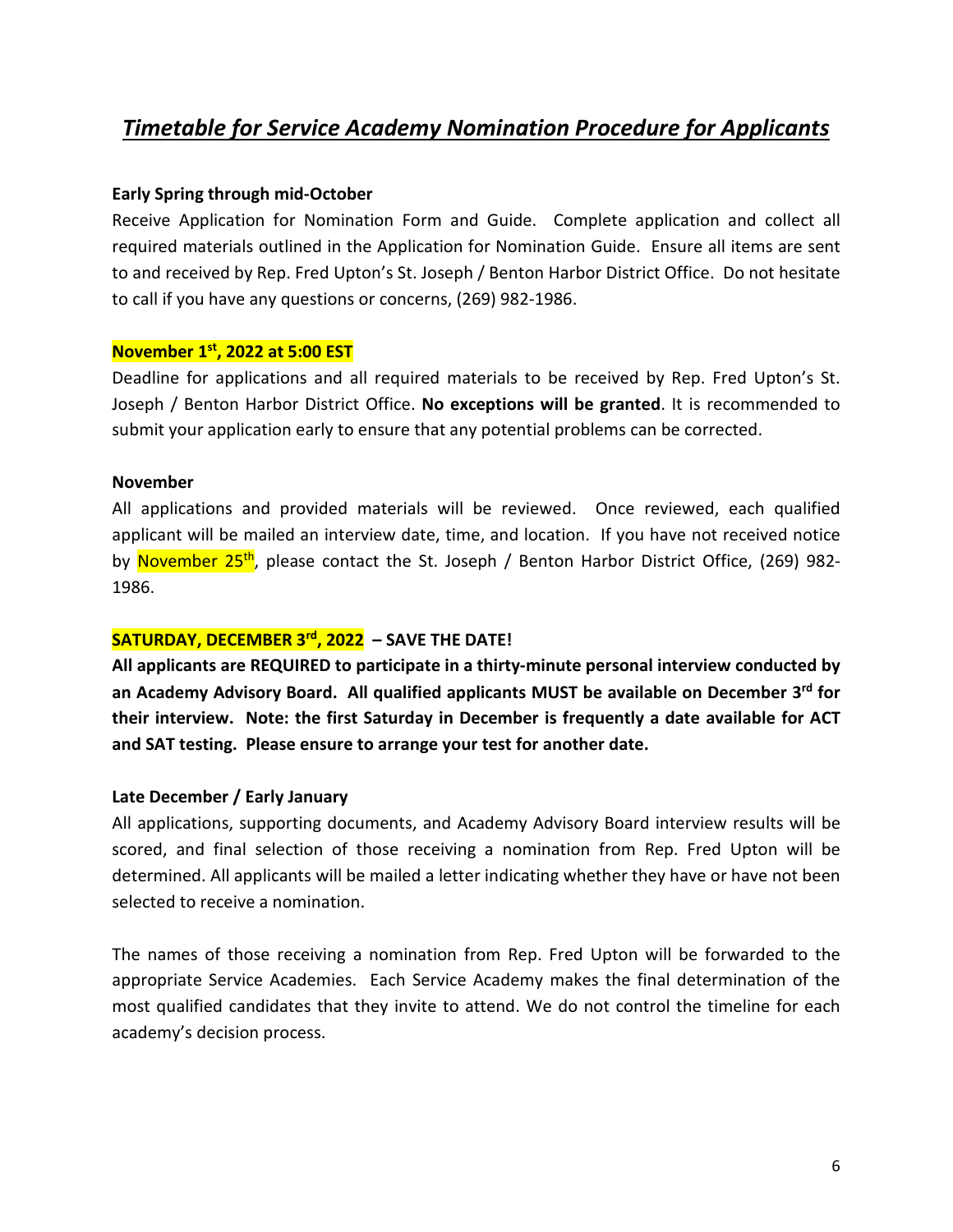## *Important Information and Recommendations*

- <span id="page-6-0"></span>**- Requesting a nomination to a Service Academy from a Member of Congress is only one step towards being accepted to a United States Service Academy. The other step is for each applicant to contact their academies of preference and to submit applications directly to those academies. The academy application process runs simultaneously with the application process for nomination by Rep. Fred Upton. More information regarding each academy is provided below.**
- **-** Be sure to make arrangements for letters of recommendations as soon as possible. Letters of recommendation not arriving on time has frequently been a problem, as those providing the letters are extremely busy. Be sure to ask for your letters far in advance.
- **-** Check with your school counselor for any additional information they may have regarding Service Academies, as they may have additional information for you to consider.
- **-** Be sure to TYPE everything that is submitted to a Service Academy and/or Congressional Office.
- **-** Make sure your name appears on each and every page of information submitted to Rep. Fred Upton's Office.
- **-** DO NOT wait until the last day to submit your application for nomination and supporting materials. If any items are incorrect or missing, you will not have time to correct those errors.
- **-** Don't Forget to Mark Your Calendars:
	- **Tuesday, November 1st, 2022** Applications and materials must be submitted to Rep. Fred Upton's St. Joseph District Office.
	- **Saturday, December 3rd, 2022** Save the date for Academy Advisory Board personal interviews.
- **-** Should you decide to withdraw your name from consideration for a nomination, please contact the office as soon as possible, as to not hinder the process for other applicants.
- **-** If you have any questions or concerns, please do not hesitate to contact the office:

| U.S. Representative Fred Upton | Corey Hansen                |
|--------------------------------|-----------------------------|
| 720 Main Street                | (269) 982-1986              |
| St. Joseph, MI 49085           | Corey.Hansen@mail.house.gov |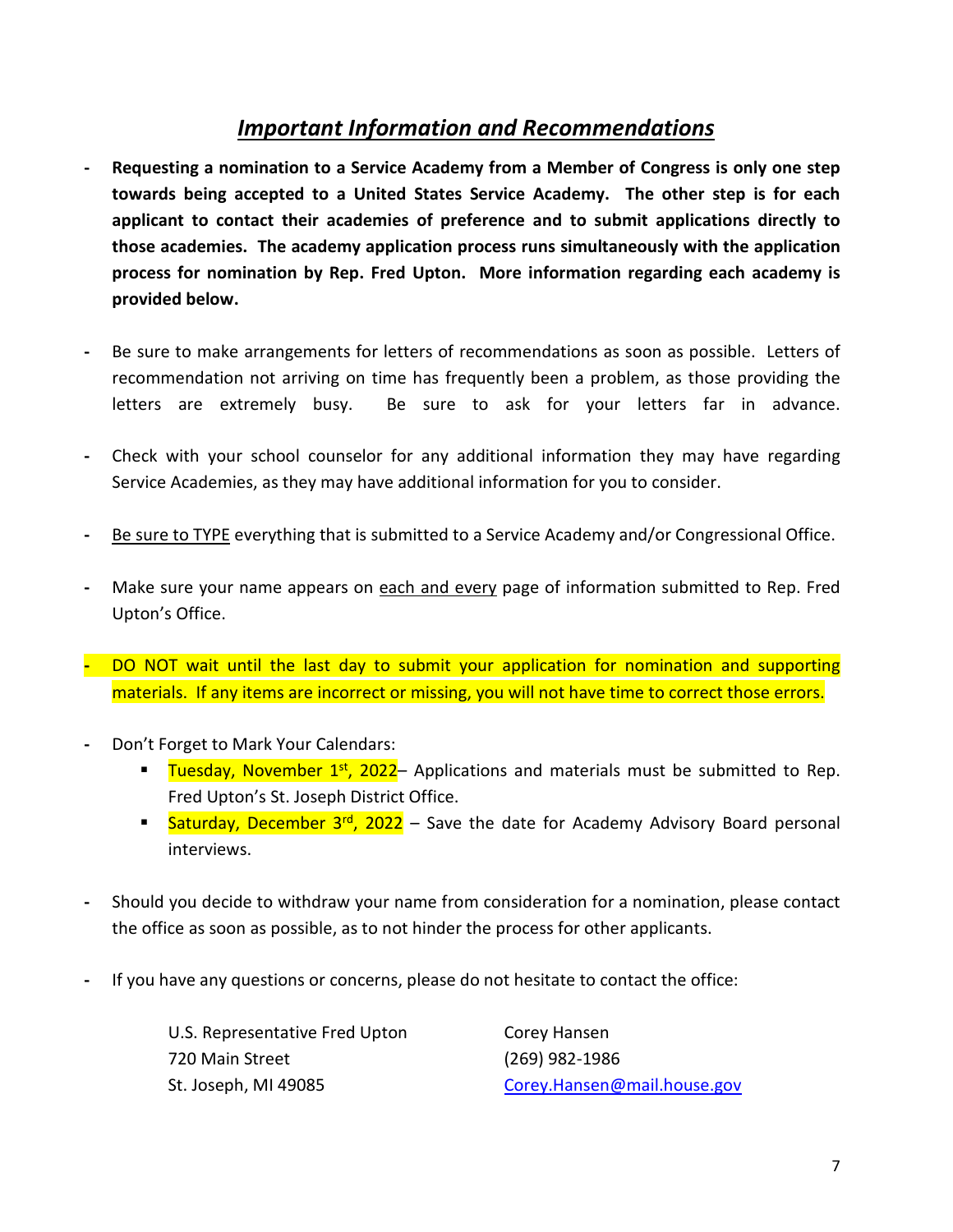## <span id="page-7-0"></span>*Checklist of Required Documents for Academy Nomination*

You may wish to use the following as a checklist when you submit information to Rep. Fred Upton's St. Joseph / Benton Harbor District Office.

| <b>ITEM COMPLETED</b>                                               | DATE SUBMITTED |
|---------------------------------------------------------------------|----------------|
| Returned full completed Application for Nomination (pages $1 - 4$ ) |                |
| <b>Proof of Residency</b>                                           |                |
| <b>Academic Transcripts</b>                                         |                |
| <b>ACT and/or SAT Test Scores</b>                                   |                |
| Letters of recommendation from:                                     |                |
| Language Arts Instructor                                            |                |
| <b>Math or Science Instructor</b>                                   |                |
| <b>Other Adult</b>                                                  |                |
| <b>One Page Essay</b>                                               |                |

**Be sure to regularly check your mail and email for updates from Rep. Fred Upton's office regarding your application for nomination process. In particular, pay close attention for**  information regarding the time and place of personal interviews on Saturday, December 3<sup>rd</sup>, 2022. If you have not received this information by **November 25<sup>th</sup>, please contact the St. Joseph District Office, (269) 982-1986.**